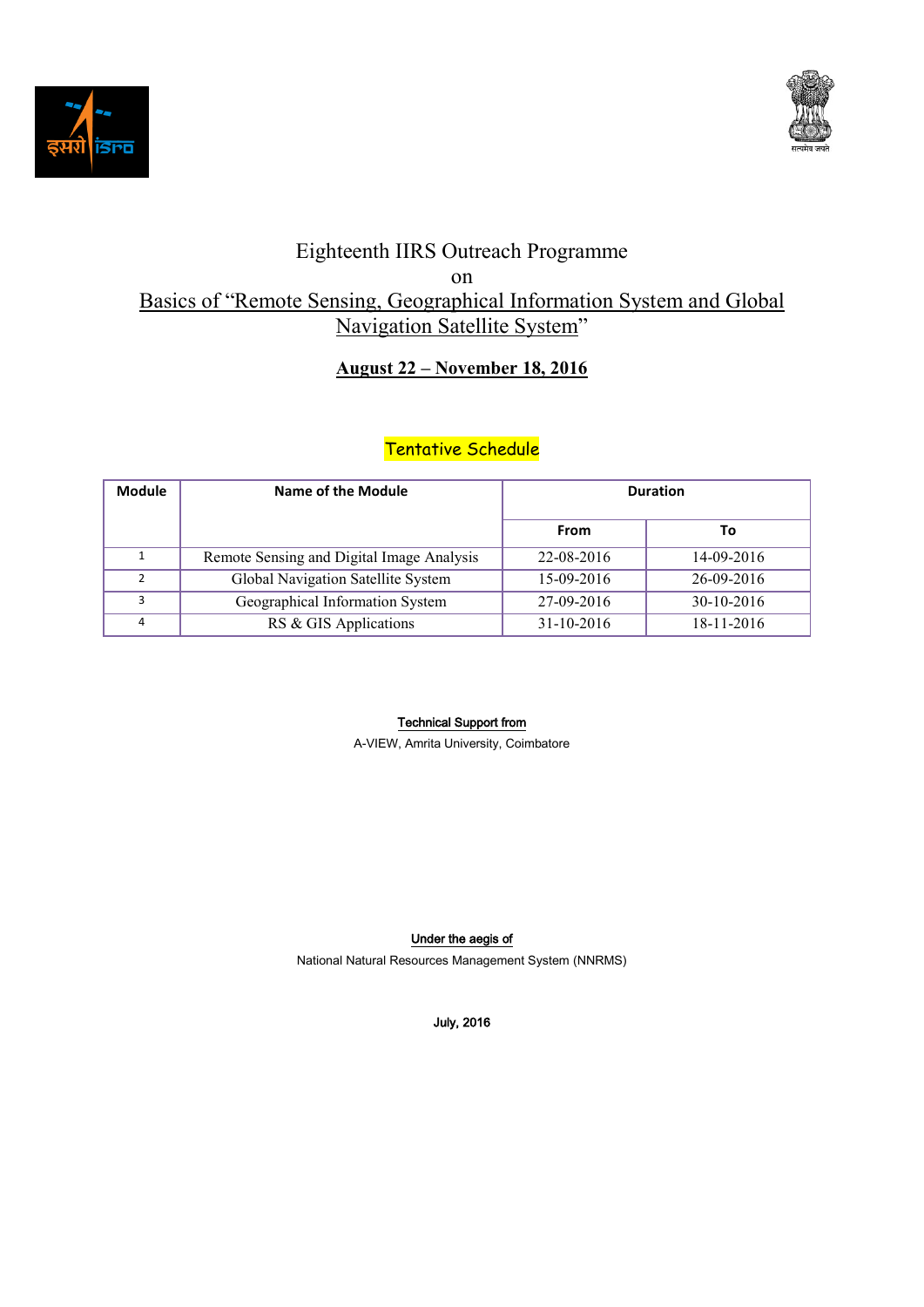|                                                  | <b>Module 1: Remote Sensing &amp; Digital Image Analysis</b><br>Module Coordinator: Ms. Minakshi Kumar |                                                        |                                                                                                                                                                              |                                     |  |  |  |
|--------------------------------------------------|--------------------------------------------------------------------------------------------------------|--------------------------------------------------------|------------------------------------------------------------------------------------------------------------------------------------------------------------------------------|-------------------------------------|--|--|--|
| <b>Date</b>                                      | Day                                                                                                    | <b>Time</b>                                            | <b>Topic</b>                                                                                                                                                                 | <b>Speaker</b>                      |  |  |  |
| 22 Aug 16                                        | Monday                                                                                                 | 1600-1730 hrs                                          | Course Inauguration and Introductory Lecture                                                                                                                                 | Dr. A. Senthil Kumar                |  |  |  |
| 23 Aug 16                                        | Tuesday                                                                                                | 1600-1730 hrs                                          | <b>Basic Principles of Remote Sensing</b>                                                                                                                                    | Mrs. Minakshi Kumar                 |  |  |  |
| 24 Aug 16                                        | Wednesday                                                                                              | 1600-1730 hrs                                          | Earth Observation Sensors and Platforms                                                                                                                                      | Mr. Vinay Kumar                     |  |  |  |
| 25 Aug 16                                        | <b>Thursday</b>                                                                                        | 1600-1730 hrs                                          | Janmashtami                                                                                                                                                                  | Dr. Yogesh Kant                     |  |  |  |
| 26 Aug 16                                        | Friday                                                                                                 |                                                        | <b>Thermal Remote Sensing</b>                                                                                                                                                |                                     |  |  |  |
| $27$ Aug 16                                      |                                                                                                        |                                                        | <b>Saturday</b>                                                                                                                                                              |                                     |  |  |  |
| <b>28 Aug 16</b>                                 |                                                                                                        |                                                        | Sunday                                                                                                                                                                       |                                     |  |  |  |
| 29 Aug 16                                        | Monday                                                                                                 | 1600-1730 hrs                                          | Spectral Signatures of Different Land cover Features<br>and Visual Image interpretation                                                                                      | Dr. Hina Pande                      |  |  |  |
| 30 Aug 16                                        | Tuesday                                                                                                | <b>Offline (Morning</b><br>Session)                    | RS and Image Interpretation Practical                                                                                                                                        | <b>By University</b><br>Coordinator |  |  |  |
|                                                  |                                                                                                        | 1600-1730 hrs                                          | Digital Image Processing: Basic Concepts<br>Rectification and Registration                                                                                                   | Mrs. Minakshi Kumar                 |  |  |  |
| 31 Aug 16                                        | Wednesday                                                                                              |                                                        | <b>BREAK</b>                                                                                                                                                                 |                                     |  |  |  |
| 01 Sep 16                                        | Thursday                                                                                               | 1600-1730 hrs                                          | Digital Image Processing: Basic Concepts<br>Rectification and Registration                                                                                                   | Mrs. Minakshi Kumar                 |  |  |  |
| 02 Sep 16                                        | Friday                                                                                                 | 1600-1730 hrs                                          | Image Enhancement techniques                                                                                                                                                 | Dr. Poonam S. Tiwari                |  |  |  |
| 03 Sep 16                                        |                                                                                                        |                                                        | <b>Saturday</b>                                                                                                                                                              |                                     |  |  |  |
| 04 Sep 16                                        |                                                                                                        |                                                        | Sunday                                                                                                                                                                       |                                     |  |  |  |
| 05 Sep 16                                        | <b>Monday</b>                                                                                          |                                                        | <b>GANESH CHATURTHI</b>                                                                                                                                                      |                                     |  |  |  |
| $06$ Sep 16                                      | <b>Tuesday</b>                                                                                         |                                                        | <b>BREAK</b>                                                                                                                                                                 |                                     |  |  |  |
| 07 Sep 16                                        | Wednesday                                                                                              | 1600-1730 hrs                                          | Image Classification Techniques and Accuracy                                                                                                                                 | Dr. Poonam S. Tiwari                |  |  |  |
| 08 Sep 16                                        | Thursday                                                                                               | 1600-1730 hrs                                          | Assessment<br><b>Hyperspectral Remote Sensing</b>                                                                                                                            | Mrs. Shefali Agarwal                |  |  |  |
| 09 Sep 16                                        | Friday                                                                                                 | Offline - as per                                       | Image Processing Hands-on and Practical                                                                                                                                      | <b>By University</b>                |  |  |  |
|                                                  |                                                                                                        | computer lab<br>availability<br><b>Morning Session</b> | Assignment                                                                                                                                                                   | Coordinator                         |  |  |  |
|                                                  |                                                                                                        | 1600-1730 hrs                                          | Demonstration: Image Processing                                                                                                                                              | Mrs. Minakshi Kumar                 |  |  |  |
| 10 Sep 16                                        |                                                                                                        |                                                        | <b>Saturday</b>                                                                                                                                                              |                                     |  |  |  |
| 11 Sep 16                                        |                                                                                                        |                                                        | <b>Sunday</b>                                                                                                                                                                |                                     |  |  |  |
| 12 Sep 16                                        | <b>Monday</b>                                                                                          |                                                        | <b>ID-UL-JUHA(BAKRID)</b>                                                                                                                                                    |                                     |  |  |  |
| 13 Sep 16                                        | Tuesday                                                                                                | Offline - as per<br>computer lab<br>availability       | Practical Assignment submission by Participants to respective<br>coordinators and evaluation to be done by respective coordinators                                           |                                     |  |  |  |
|                                                  |                                                                                                        | 1600-1730 hrs                                          | Panel Discussion (Mrs. Shefali Agarwal, Mrs. Minakshi Kumar, Dr.<br>Yogesh Kant, Dr. Poonam S. Tiwari, Dr. Hina Pande, Ms. Manu<br>Mehta, Mr. Vinay Kumar, Mr. Shashi Kumar) |                                     |  |  |  |
| 14 Sep 16                                        | Wednesday                                                                                              |                                                        | <b>ONAM/BREAK</b>                                                                                                                                                            |                                     |  |  |  |
|                                                  |                                                                                                        |                                                        | <b>Module-2 Global Navigation Satellite System</b><br><b>Module Coordinator: Shri Ashutosh Bhardwaj</b>                                                                      |                                     |  |  |  |
| 15 Sep 16                                        | Thursday                                                                                               | 1600-1730 hrs                                          | Introduction to GPS and GNSS                                                                                                                                                 | Er. Ashutosh Bhardwaj               |  |  |  |
| 16 Sep 16                                        | Friday                                                                                                 | 1600-1730 hrs                                          | GPS receivers, processing methods, errors and accuracy                                                                                                                       | Er. Ashutosh Bhardwaj               |  |  |  |
|                                                  |                                                                                                        |                                                        |                                                                                                                                                                              |                                     |  |  |  |
| 17 Sep 16                                        |                                                                                                        | <b>Saturday</b>                                        |                                                                                                                                                                              |                                     |  |  |  |
| 18 Sep 16                                        | <b>Sunday</b>                                                                                          |                                                        |                                                                                                                                                                              |                                     |  |  |  |
| 19 Sep 16                                        | Monday                                                                                                 | 1600-1730 hrs                                          | Satellites based Augmentation systems & GPS Aided and<br>GEO Augmented Navigation (GAGAN)                                                                                    | Er. Ashutosh Bhardwaj               |  |  |  |
| 20 Sep 16                                        | Tuesday                                                                                                | 1600-1730 hrs                                          | GPS signal characteristics, Data formats (broadcast,<br>precise ephemeris)                                                                                                   | S. Raghavendra                      |  |  |  |
| 21 Sep 16                                        | Wednesday                                                                                              |                                                        | <b>BREAK</b>                                                                                                                                                                 |                                     |  |  |  |
| 22 Sep 16                                        | Thursday                                                                                               | 1600-1730 hrs                                          | Indian Regional Navigation Satellite System (IRNSS)                                                                                                                          | Er. Ashutosh<br>Bhardwaj & Shri     |  |  |  |
| 23 Sep 16                                        | Friday                                                                                                 | 1600-1730 hrs                                          | DGPS demonstration (Pre-recorded followed by live query                                                                                                                      | Kamal Pandey<br>S. Raghavendra      |  |  |  |
| 24 Sep 16                                        |                                                                                                        |                                                        | session)<br>Saturday                                                                                                                                                         |                                     |  |  |  |
| 25 Sep 16                                        | Sunday                                                                                                 |                                                        |                                                                                                                                                                              |                                     |  |  |  |
| 26 Sep 16                                        | Monday                                                                                                 | 1600-1730 hrs                                          | Mobile Mapping                                                                                                                                                               | Dr. Harish Chandra<br>Karnatak      |  |  |  |
| <b>Module-3- Geographical Information System</b> |                                                                                                        |                                                        |                                                                                                                                                                              |                                     |  |  |  |
|                                                  |                                                                                                        |                                                        | <b>Module Coordinator: Shri Prasun Kumar Gupta</b>                                                                                                                           |                                     |  |  |  |
| <b>Date</b>                                      | Day                                                                                                    | <b>Time</b>                                            | <b>Topic</b><br>Introduction to GIS                                                                                                                                          | <b>Speaker</b><br>Dr. Sameer Saran  |  |  |  |
| 27 Sep 16                                        | Tuesday                                                                                                | 1600-1730 hrs                                          |                                                                                                                                                                              |                                     |  |  |  |
| 28 Sep 16                                        | Wednesday                                                                                              | 1600-1730 hrs                                          | Geographic Phenomena, Concepts and examples                                                                                                                                  | Dr. Sameer Saran                    |  |  |  |
| 29 Sep 16                                        | Thursday                                                                                               |                                                        | <b>BREAK</b>                                                                                                                                                                 |                                     |  |  |  |
| 30 Sep 16                                        | <b>Friday</b>                                                                                          |                                                        | <b>Exam Module-1 &amp;2</b>                                                                                                                                                  |                                     |  |  |  |